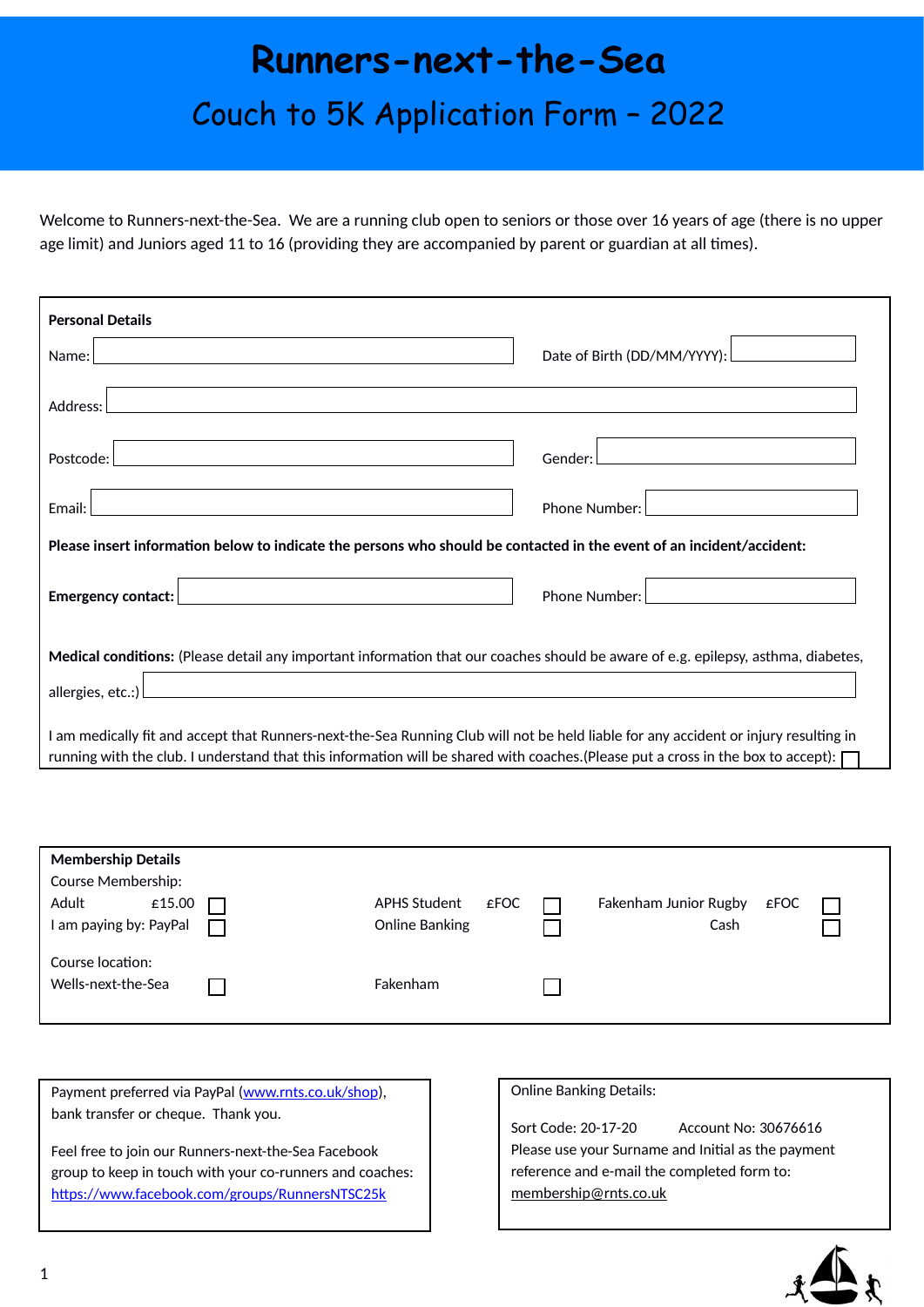# **Acceptance of terms and conditions**

I declare that I am medically fit to run and I understand that I join at my own risk. The members, officials and committee of Runnersnext-the-Sea shall not be held responsible for any injury, loss or damage that results from my membership of the club. I agree to observe and comply with the terms and conditions as set out in the Club Constitution.

# **Club privacy statement**

Runners-next-the-Sea Running Club take the protection of the data that we hold about you as a member seriously and will do everything possible to ensure that data is collected, stored, processed, maintained, cleansed and retained in accordance with current and future UK data protection legislation.

Please read the full privacy notice carefully to see how The Club will treat the personal information that you provide to us. We will take reasonable care to keep your information secure and to prevent any unauthorised access

# **Data collection**

The club will collect certain personal data about you which will include your name, date of birth, gender, email address, address, telephone number, medical information and the full name and telephone number of an emergency contact nominated by you.

# **Photography and Video consent - those aged 18 or under**

The Club recognises the need to ensure the welfare and safety of all young people.

In accordance with UK Athletics child protection policy and procedures , we will not permit photographs, video or other images of children/young people to be taken without the consent of the parents/carers and children/young people

The Club will take all possible steps to ensure these images are used solely for the purposes they are intended. If you become aware that these images are being used inappropriately you should inform the Club Welfare Officer immediately.

By returning this completed form, I confirm that I have read an understood the privacy statement and how data will be used and shared and am willing to abide by the club code of conduct for athletes [and parents].

**NAME (Please print clearly):** 

**SIGNATURE:**

**(Parent or Guardian if for a Junior)**